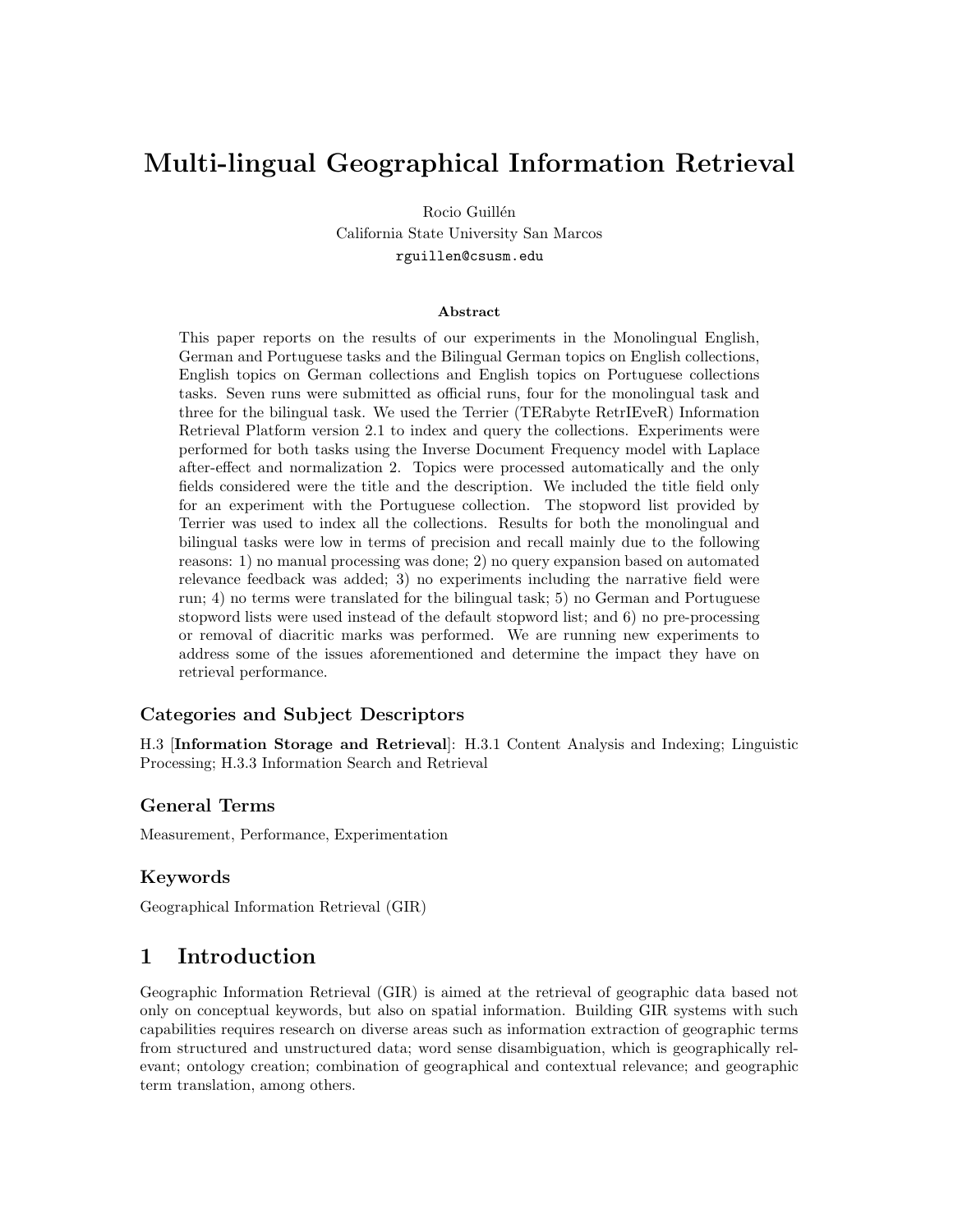Research efforts on GIR are addressing issues such as access to multilingual documents, techniques for information mining (i.e., extraction, exploration and visualization of geo-referenced information), investigation of spatial representations and ranking methods for different representations, application of machine learning techniques for place name recognition, development of datasets containing annotated geographic entities, among others. [1]. Other researchers are exploring the usage of the World Wide Web as the largest collection of geospatial data.

The focus of one of the tasks was on experimenting with and evaluating the performance of GIR systems when topics include geographic references. Collections of documents and topics in different languages were available to carry out monolingual and bilingual experiments. We ran monolingual experiments in English, German, and Portuguese; for bilingual retrieval, we worked with topics in German and English and collections in English, German and Portuguese.

In this paper we describe experiments in the cross-language monolingual and bilingual task. We used the Terrier Information Retrieval (IR) platform version 2.1 to run our experiments. This platform has performed successfully in monolingual information retrieval tasks in CLEF and TREC.

The paper is organized as follows. In Section 2 we present our work in the monolingual task including an overview of Terrier. Section 3 describes our setting and experiments in the bilingual task. Finally, we present conclusions and current work in Section 4.

# 2 Cross-lingual Geographical IR Task

In this section we present Terrier (TERabyte RetRIEveR) an information retrieval (IR) platform used in all the experiments. Then we describe experiments and results for monolingual GIR in English, German, and Portuguese. The final subsection includes the experiments and results for bilingual GIR with topics in German and English.

Terrier is a high performance and scalable search engine platform for the rapid development of large-scale retrieval applications. It offers a variety of IR models based on the Divergence from Randomness (DFR) framework ([4],[5]) and supports classic retrieval models like the Ponte-Croft language model ([3]).

The components of the DFR models are the following: 1) a randomness model; 2) an information gain model; and 3) a term frequency normalization model. The latter component adjusts the frequency of a term in a document based on the length of a document and the average document length in the entire collection. For example, the Normalization 2 term frequency normalization model assumes a decreasing density function of the normalized term frequency concerning the document length.

The normalized term frequency tfn is calculated as follows:

$$
tfn=tf.log_2(1+c\frac{avg\,len}{len})
$$

 $tf$  is the term frequency,  $avg\_len$  is the average document length in the collection, and len is the document length, and c is a hyper-parameter. We used  $c = 1.5$  for short queries, which is the default value,  $c = 3.0$  for short queries. Short queries in our context are those which use only the topic title field and the topic description field. We used these values based on the results generated by the experiments on tuning for BM25 and DFR models done by He and Ounis [2]. They carried out experiments for TREC (Text REtrieval Conference) with three types of queries depending on the different fields included in the topics given. Queries were defined as follows: 1) short queries are those where the title and the description fields are used; and 2) long queries are those where title, description and narrative are used.

Each query term in a document is assigned a weight depending how important the term is to the document. Term weights are then used to match documents to a query. Documents are ranked according to their estimated relevance to the query. The formula to estimate the probability of producing the query for a given document is the sum of the probability of producing the terms in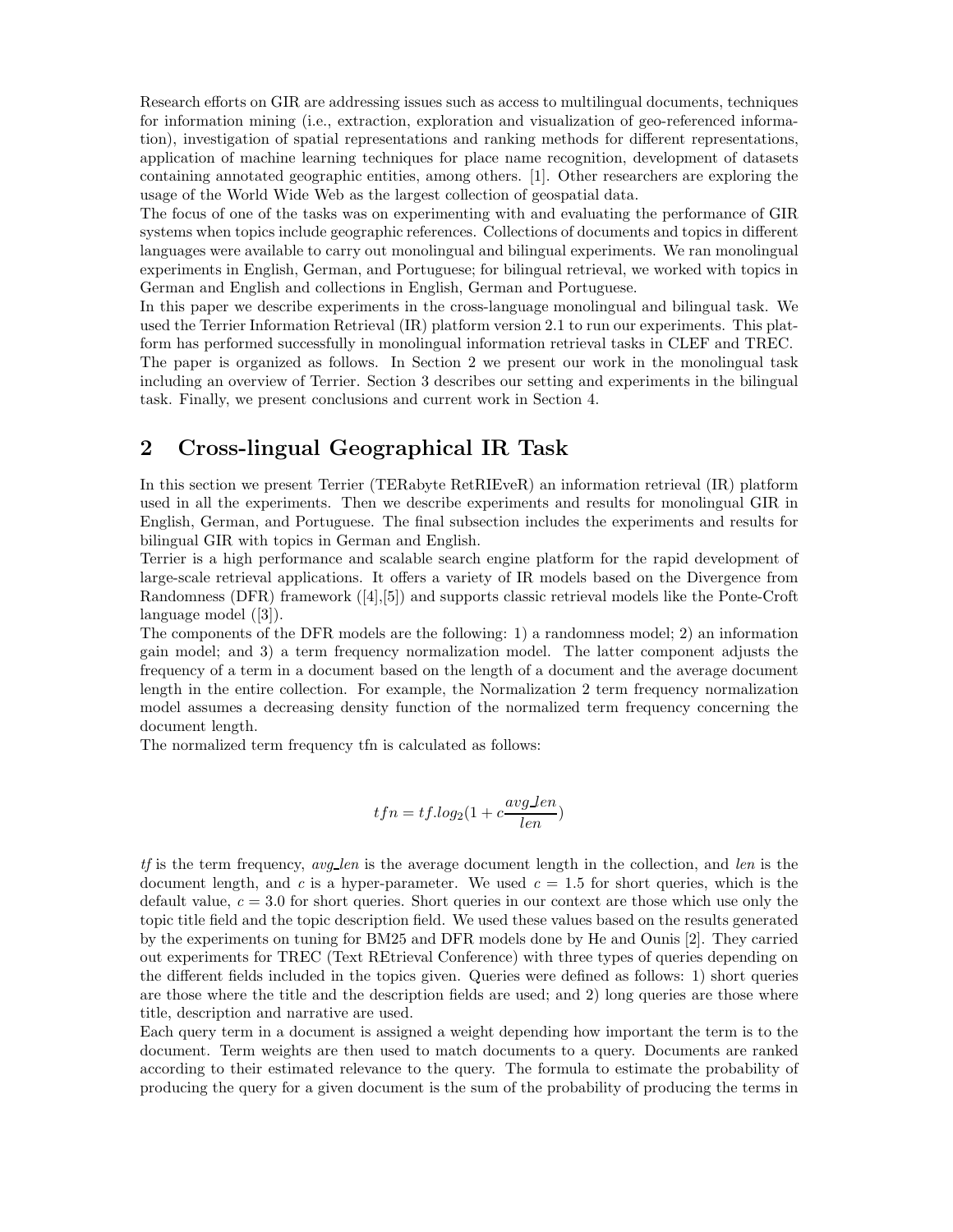the query plus the probability of not producing other terms.

Both indexing and querying of the documents in English, German, and Portuguese was done with Terrier using the InL2 term weighting model. This model is the Inverse Document Frequency model with Laplace after-effect and normalization 2. The InL2 model has been used in experiments in the past, GeoCLEF2005, GeoCLEF2006 and GeoCLEF2007[6, 7, 8], successfully.

### 2.1 Data

The document collections indexed were the LA Times (American) 1994 and the Glasgow Herald (British) 1995 for English, publico94, publico95, folha94 and folha95 for Portuguese, and der spiegel, frankfurter and fr rundschau for German. There were 25 topics for each of the languages tested. Documents and topics were processed using the English stopwords list and the Porter stemmer provided by Terrier. No stopwords lists for German and Portuguese were used.

### 2.2 Experimental Results for Monolingual Task

We submitted 1 run for English, 1 run for German, and 2 runs for Portuguese. Queries were automatically constructed for all the runs. Results for the monolingual task in English, German and Portuguese are shown in Table 1, Table 2 and Table 3, respectively.

| Run Id                                             | Topic Fields   MAP  |  | Recall | Mean            |
|----------------------------------------------------|---------------------|--|--------|-----------------|
|                                                    |                     |  |        | Prec. Rel. Ret. |
|                                                    | monen1 title, desc. |  | 0.16   | 18.4            |
| Table 1. English Monalingual Detrieval Depformance |                     |  |        |                 |

Table 1: English Monolingual Retrieval Performance

| Run Id | Topic Fields   MAP   Recall |      | Mean<br>Prec. Rel. Ret. |
|--------|-----------------------------|------|-------------------------|
| T 1 1  | monde1 title, desc.         | 0.22 | 25.12                   |

Table 2: German Monolingual Retrieval Performance

| Run Id          | Topic Fields | MAP  | Recall<br>Prec. | Mean<br>Rel. Ret. |
|-----------------|--------------|------|-----------------|-------------------|
| $\text{monpt1}$ | title, desc. | 0.17 | 0.18            | 20.36             |
| $\text{monpt}2$ | title        | 0.17 | 0.18            | 20.56             |

Table 3: Portuguese Monolingual Retrieval Performance

# 3 Bilingual Task

For the bilingual task we worked with English and German topics and English, German and Portuguese documents. We did not translate or remove diacritic marks.

### 3.1 Experimental Results

Three runs were submitted as official runs for the GeoCLEF2008 bilingual task. In Table 4 we report the results on runs with topics in German and documents in English (de2en) and the results on runs with English topics and documents in German (en2de) and Portuguese (en2pt).